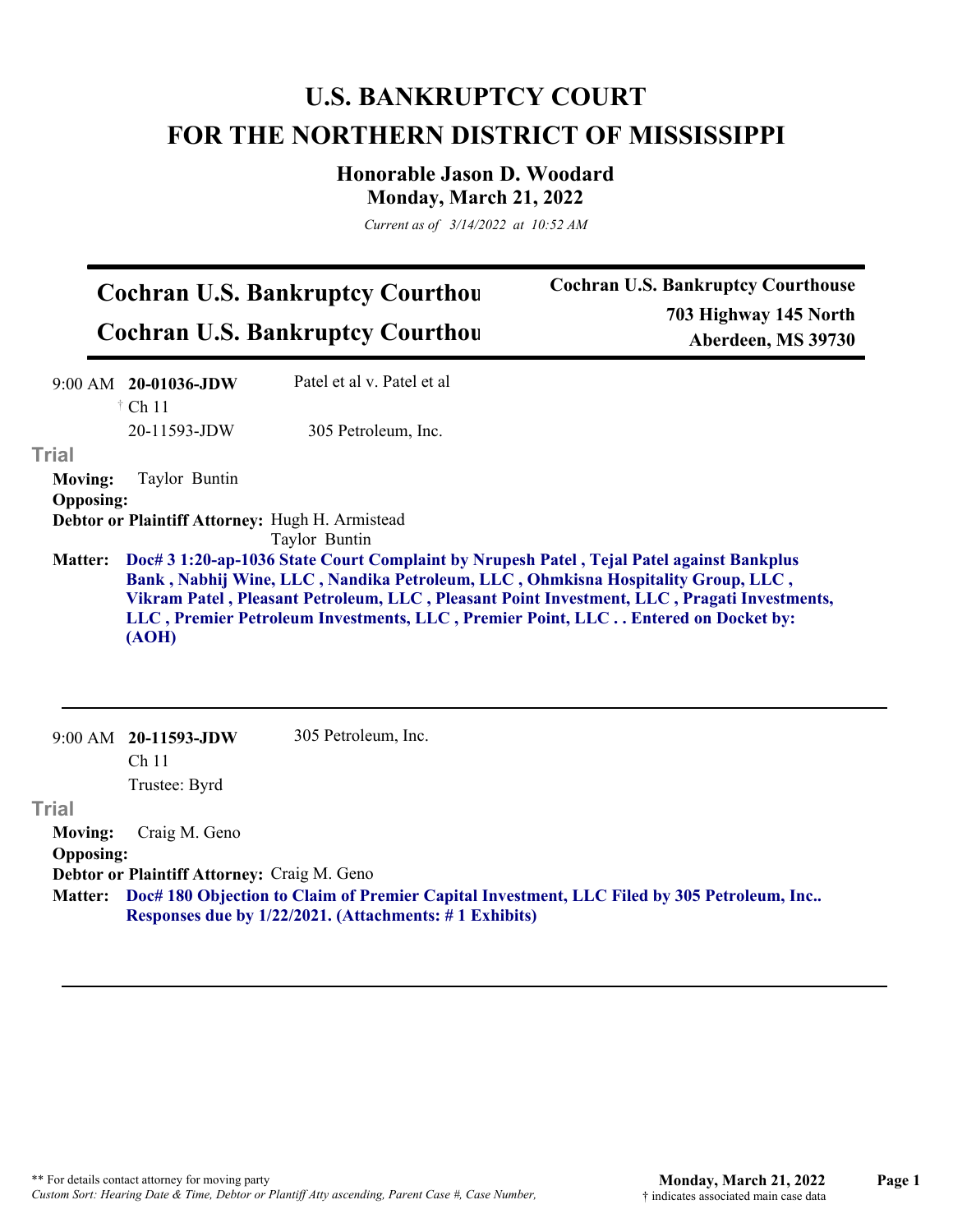|                  | 9:00 AM 20-11593-JDW                        | 305 Petroleum, Inc.                                                                         |
|------------------|---------------------------------------------|---------------------------------------------------------------------------------------------|
|                  | Ch <sub>11</sub>                            |                                                                                             |
|                  | Trustee: Byrd                               |                                                                                             |
| Trial            |                                             |                                                                                             |
| <b>Moving:</b>   | Craig M. Geno                               |                                                                                             |
| <b>Opposing:</b> |                                             |                                                                                             |
|                  | Debtor or Plaintiff Attorney: Craig M. Geno |                                                                                             |
| <b>Matter:</b>   | $1/22/2021$ .                               | Doc# 182 Objection to Claim of Vikram M. Patel Filed by 305 Petroleum, Inc Responses due by |

|                  | $9:00$ AM $20-11594$ -JDW                                                                        | Pacific Pleasant Investment, LLC            |
|------------------|--------------------------------------------------------------------------------------------------|---------------------------------------------|
|                  | Ch 11                                                                                            |                                             |
|                  | Trustee: Byrd                                                                                    |                                             |
| Trial            |                                                                                                  |                                             |
| <b>Moving:</b>   | Craig M. Geno                                                                                    |                                             |
| <b>Opposing:</b> |                                                                                                  |                                             |
|                  | Debtor or Plaintiff Attorney: Craig M. Geno                                                      |                                             |
|                  | Matter: Doc# 106 Objection to Claim of Premier Capital Investment, LLC Filed by Pacific Pleasant |                                             |
|                  |                                                                                                  | Investment, LLC. Responses due by 9/8/2020. |

|                  | $9:00$ AM $20-11594$ -JDW<br>Ch <sub>11</sub> | Pacific Pleasant Investment, LLC                                                          |
|------------------|-----------------------------------------------|-------------------------------------------------------------------------------------------|
|                  |                                               |                                                                                           |
|                  | Trustee: Byrd                                 |                                                                                           |
| Trial            |                                               |                                                                                           |
| Moving:          | Craig M. Geno                                 |                                                                                           |
| <b>Opposing:</b> |                                               |                                                                                           |
|                  | Debtor or Plaintiff Attorney: Craig M. Geno   |                                                                                           |
| <b>Matter:</b>   |                                               | Doc# 151 Objection to Claim of Premier Capital Investment, LLC Filed by Pacific Pleasant  |
|                  |                                               | Investment, LLC. Responses due by 1/22/2021. (Attachments: #1 Exhibits Part 1 #2 Exhibits |
|                  | Part 2)                                       |                                                                                           |

|                  | $9:00$ AM $20-11595$ -JDW                   | Pleasant Point Investment, LLC                                                                                                                |
|------------------|---------------------------------------------|-----------------------------------------------------------------------------------------------------------------------------------------------|
|                  | Ch <sub>11</sub>                            |                                                                                                                                               |
|                  | Trustee: Byrd                               |                                                                                                                                               |
| Trial            |                                             |                                                                                                                                               |
| <b>Moving:</b>   | Craig M. Geno                               |                                                                                                                                               |
| <b>Opposing:</b> |                                             |                                                                                                                                               |
|                  | Debtor or Plaintiff Attorney: Craig M. Geno |                                                                                                                                               |
|                  |                                             | Matter: Doc# 113 Objection to Claim of Premier Capital Investment, LLC Filed by Pleasant Point<br>Investment, LLC. Responses due by 9/8/2020. |